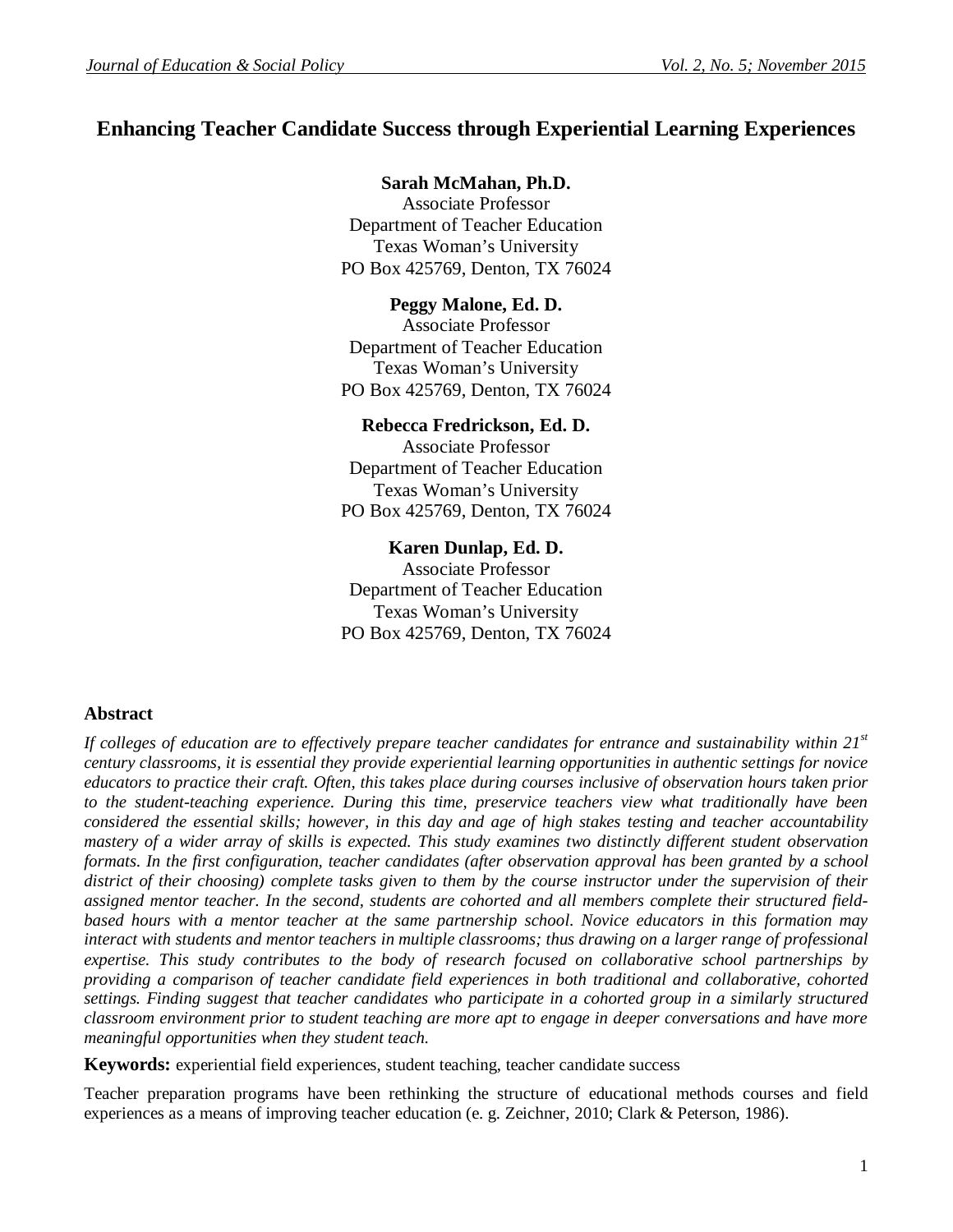For years, researchers have advocated that teacher candidates need to see the "big picture" of school environments, e.g. working with children and mentor teachers (Washburn-Moses, Kopp, & Hettersimer, 2012; Wilson, Floden, & Ferrini-Mundy, 2001). Field experiences arevital components of each preservice teacher's preparation for entry into the classroom. In fact, most teacher education programs around the country use field experiences to highlight the intersection of theory and practice (Maistre & Pare, 2010). This clinical practice, acknowledged by the Council for the Accreditation of Educator Preparation Standards (CAEP), has been shown to foster effective preservice teacher development when the format and structure of classroom experiences are well planned (AACTE, 2010). Since field observations are considered paramount for effective teacher candidate development, it is imperative that education preparation programs be open to periodic examinations of their fieldbased approaches.

### *Significance of the Research*

Like many other states, the Texas Administrative Code (TAC) requires teacher candidates to complete thirty hours of field experience prior to student teaching. At a midsize university in the state of Texas where the study was completed, teacher candidates often met this requirement by completing all field experience hours in a single classroom where they were partnered with one mentor teacher. Since preservice teachers were able to self-select their district of placement, these field experiences were often conducted in districts within close proximity to candidates' respective homes or places of employment. Additionally, these placements often resulted in pre service teachers experiences being in a district where they shared a similar culture and socio-economic status with the students in the district.

Sleeter (2011) affirms the claim that field experiences often take place in districts reflective of the candidate's own race, social, and economic characteristics. While the "choice" of selecting one's own field based observation district is insightful, this self-selective practice does not allow students to observe and learn from multiple teachers at different grade levels. Additionally, other researchers have expressed concern about the settings in which pre service teacher education field experiences occur; affirming Ladson-Billings (2000) findings that comfort zone field experiences do not reflect the realities of today's complex classrooms. McIntyre, Byrd, and Foxx, 1996 echo the sentiment when they state, "teacher candidates do not enter teacher education program with the skills, knowledge and attitudes necessary to work successfully with a diverse population of students" (p. 183).

It is important during teacher candidates' preparation and coursework to model different instructional practices and classroom management systems. Edwards (1996) and Siwatu (2011) examined the benefits pre service teachers experience when given opportunities to visit several schools and work with students in multiple contexts prior to student teaching. Such practices provided novice educators chances to serve professionals in a variety of classroom settings; thereby affording observation of both effective and ineffective methods of working with diverse student populations. Studies by Hanuscin and Musikul (2007) and Metcalf (1996) suggested that benefits of alternative field experiences may outweigh those of more traditional models.

The purpose of this study was to examine two distinctly different student observation formats. In the first configuration, teacher candidates (after observation approval was granted by a district of their choosing) completed tasks given to them by the course instructor while under the supervision of a single mentor teacher. In the second, students were cohorted and all teacher candidates completed their structured field based hours at the same district partnership. This school was located within a rural setting and designated by the state agency as such. Through this learning experience, teacher candidates observed multiple teachers (novice and veteran), within multiple disciplines, in a variety of grade levels. In each setting, novice educators participated in both actual lesson delivery and small group activities.

This study was guided by the following research questions: (1) does a structured multifaceted thirty hour fieldbased experience format impact teacher candidates' effectiveness during the student teaching semester? (2) Did the experience encourage pedagogical discourse between the novice educator and his/her mentor and/or cooperating teacher? (3)What factors might influence a teacher candidate's choice of field experience format?

## *Research Design*

This study examined two different teacher candidate cohorts completing field experiences during their senior year and the format's impact on candidate effectiveness during student teaching. The first cohort was considered a traditionally arranged group in which the teacher candidates completed 30 hours of field observation in a school district of their own choosing.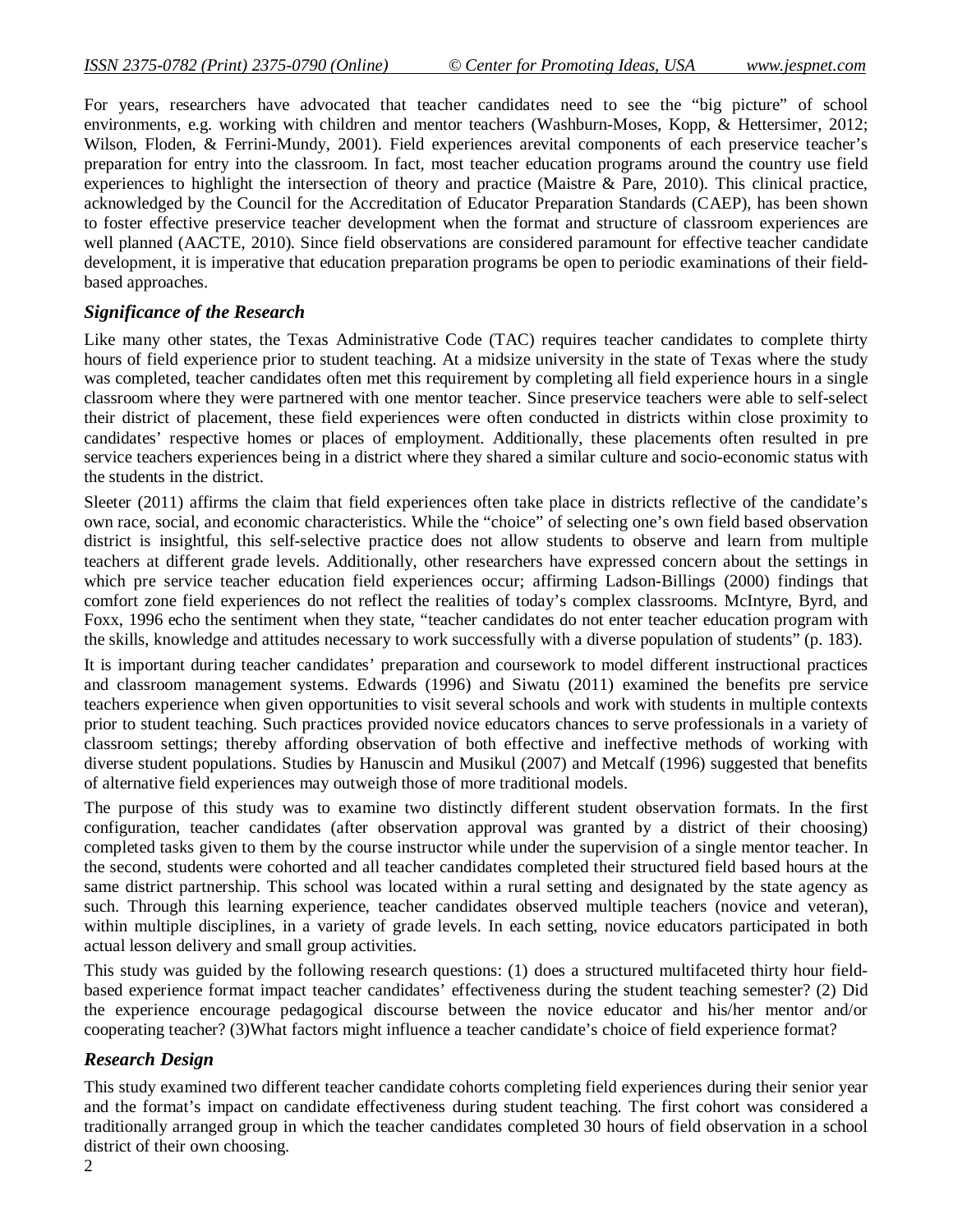The second cohort was purposefully placed at a single school within a district which was considered a university partner. Five forms were used in data collection and thus served as indicators of student teacher effectiveness: (1)Cooperating Teacher Observation of the Student Teacher, (2) Evaluation of Student Teacher Performance Instrument by the University Field Supervisor, (3)Student Teacher Diary Cards, (4)Mentor and Cooperating Teacher Survey, and (5) Teacher Candidate Self-Assessment and Reflection.

Data pertaining to the five indicators of student teacher effectiveness were collected and analyzed to determine whether or not the format of field-based experiences had any impact on student teacher effectiveness.

## *Methods*

Qualitative and quantitative field-based student teacher data were collected during the 2013-14 academic year. Data were collected from 15 field experience teacher candidates who elected to be placed in districts of their own choosing in the fall 2013 semester. Results were compared to identical data sources derived from 13 teacher candidates who elected to be placed in the university's partnership school for their student observation/ teaching experience during the spring 2014 semester.

## *Documentation*

Multiple forms of documentation were gathered during the student teaching experience. The documentation was collected through multiple sources including (1) the Cooperating Teacher Observation of the Student Teacher Form (See attachment A) and (2) the Evaluation of Student Teacher Performance Instrument (STPI) by the University Field Supervisor Form (See attachment B). For both of these forms, raters had a Likert type scale to use to determine effectiveness of the preservice teacher in the K-12 classroom setting. In order to evaluate the effectiveness during student teaching, participants had to score within the two highest levels on the Likert scale labeled as either "Proficient" or "Advanced Competent" in all domains of the evaluation of Student Teacher Performance Instrument as well as be commended in at least two domain areas of the STPI.

Additional documentation included the (3) Student Teacher Diary cards (See attachment C). These were collected coded and analyzed for potential themes regarding the student teachers self- evaluation of their teaching. Documentation was also collected from (4) the Mentor and Cooperating Teacher Survey (See attachment D). Data from this survey allowed the capture of insights into the mentor and cooperating teachers role. Finally, data were collected through the candidate (5) Self-Assessment and Reflection (See attachment E). This data gave us additional information regarding the impact of the field experiences prior to student teaching.

# *Findings/Discussion*

This study was guided by the following research questions: (1) Does a structured multifaceted thirty hour fieldbased experience format impact teacher candidates' effectiveness during the student teaching experience? (2) Did the experience encourage pedagogical discourse between the novice educator and his/her mentor and/or cooperating teacher? (3) What factors might influence a teacher candidate's choice of format for their experiential field experience?

## *The Field Experience Format*

The field experience format was significant in terms of levels of performance during the student teaching experience. Analysis of the data suggested that fourteen participants (93%) in the traditional, non-cohorted, arrangement met the criteria for "effective teacher "and eight (62%) of the participants in the structured, varied arrangement met the criteria. Additionally, seven (47%) participants in the traditional arrangement were noted as "commended" in at least two domain areas and three participants (23%) in the structured, varied arrangement were noted as "commended."

Three questions on the STPI instrument were disregarded due to the high number of (N/A) responses. These questions related to communication with parents and working with other professionals in the school environment. Upon further analysis of STPI responses, it was determined that not all participants were given the same field opportunities; thus, three questions on the instrument were disregarded as not all candidates were able to be scored. However, upon further examination of the three discarded questions, it was noted that ten participants (77%) from the structured, varied arrangement actually scored at the highest level (5) in comparison with three participants (20%) from the traditional arrangement.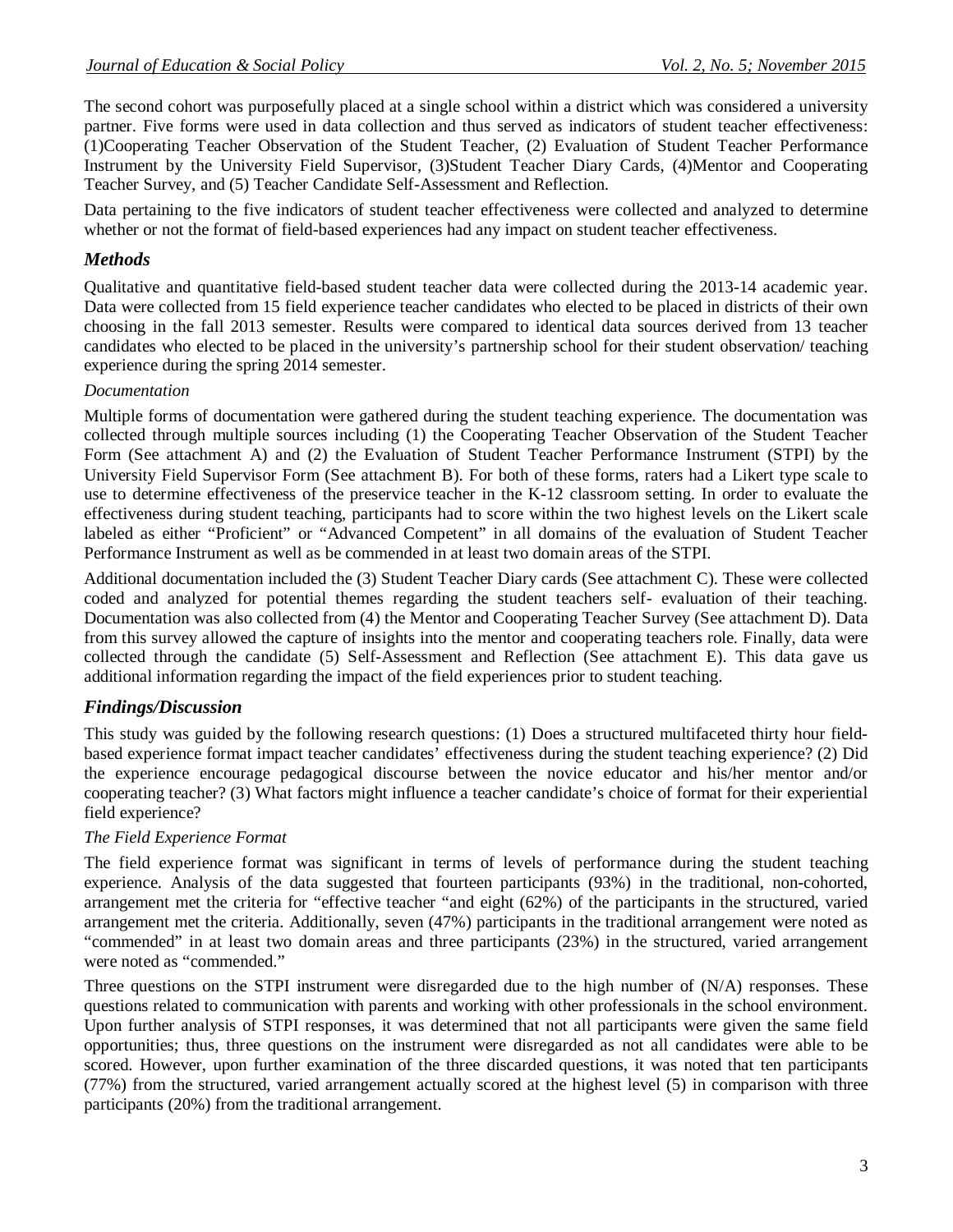Ten participants (77%) from the structured, varied arrangement were able to be scored in all areas on the STPI which suggested that participants in the structured, varied arrangement were able to participate during the student teaching experience at a deeper and more meaningful level. The data suggested that participants in the structured, varied arrangement were more engaged and effective in their conversations with their cooperating teachers. Furthermore, the confidence levels cooperating teachers reported regarding teacher candidate competency supported the notion that participants in the structured, varied group got to participate more in the learning activities as deemed by those three questions that were disregarded on the STPI.

It was noted that some of the participants did not have the same opportunities to engage with parents, other professionals at the school, and take on additional responsibilities during the student teaching experience. That being said, 63% of participants in the structured, varied arrangement had more opportunities to be involved (such as engaging with parents, in faculty meetings, etc.) during the student teaching experience in comparison to only 50% of the participants in the traditional arrangement.

The field experience impact on teacher candidate effectiveness during student teaching was also analyzed based on completion of a student teaching diary card. Similar to the other documentation, the Student Teacher Diary Card was not fully completed by all participants in this research study. An analysis of the Student Teacher Diary Card information specifying the date at which the student teacher began teaching all class periods indicates the format of the field experience (Format 1 – Structured, Varied and Format 2 – Traditional). Structure of the field experience did not significantly impact the opportunity to teach 70% of the day in the first student teaching assignment. (See Chart 1)

*Chart 1: Summary of Student Teacher' Teaching 70% of Assigned Time*

**Summary of Student Teachers' Teaching 70% of Assigned Time -Spring 2014 Semester First Assignment Start Date - January 21, 2014**

| <b>Student Teacher</b> | <b>Date Taught First Lesson</b> | Date Met 70% Criteria/ Format Code |
|------------------------|---------------------------------|------------------------------------|
| Teacher Candidate #1   | Date not given On Card          | January 27, 2014 / 2               |
| Teacher Candidate #2   | January 21, 2014                | January 30, 2014 / 1               |
| Teacher Candidate #3   | January 24, 2014                | January 30, 2014 / 1               |
| Teacher Candidate #4   | February 5, 2014                | February 3, 2014 /1                |
| Teacher Candidate # 5  | January 27, 2014                | February 3, 2014 /2                |
| Teacher Candidate # 6  | February 5, 2014                | February 5, 2014 / 1               |
| Teacher Candidate #7   | January 27, 2014                | February 5, 2014 /2                |

An analysis of all submitted Student Teacher Diary Card data expands the impact of the structured, varied field experience on the opportunity to teach all class periods based as shown by the first date the teacher candidate met this criteria. (See Chart 2)

#### *Chart 2: Summary of Student Teachers Starting Date for Teaching Full Time*

### **Summary of All Submitted Data - Student Teachers with Designated Start Date for Teaching Full Time Assignment Start Date - January 21, 2014**

| <b>Student Teacher</b> | Date Met 100% Criteria/ Format Code |
|------------------------|-------------------------------------|
|                        |                                     |
| Teacher Candidate #1   | January 27, 2014 / 2                |
| Teacher Candidate #2   | January 30, 2014 / 1                |
| Teacher Candidate #3   | January 30, 2014 / 1                |
| Teacher Candidate #4   | February 3, 2014 /1                 |
| Teacher Candidate # 5  | February 3, 2014 /2                 |
| Teacher Candidate # 6  | February 5, 2014 / 1                |
| Teacher Candidate #7   | February 5, 2014 /2                 |
| Teacher Candidate #8   | February 10, 2014 / 2               |
| Teacher Candidate #9   | February 12, 2014 / 1               |
| Teacher Candidate #10  | February 13, 2014 / 1               |
| Teacher Candidate #11  | February 28, 2014 / 1               |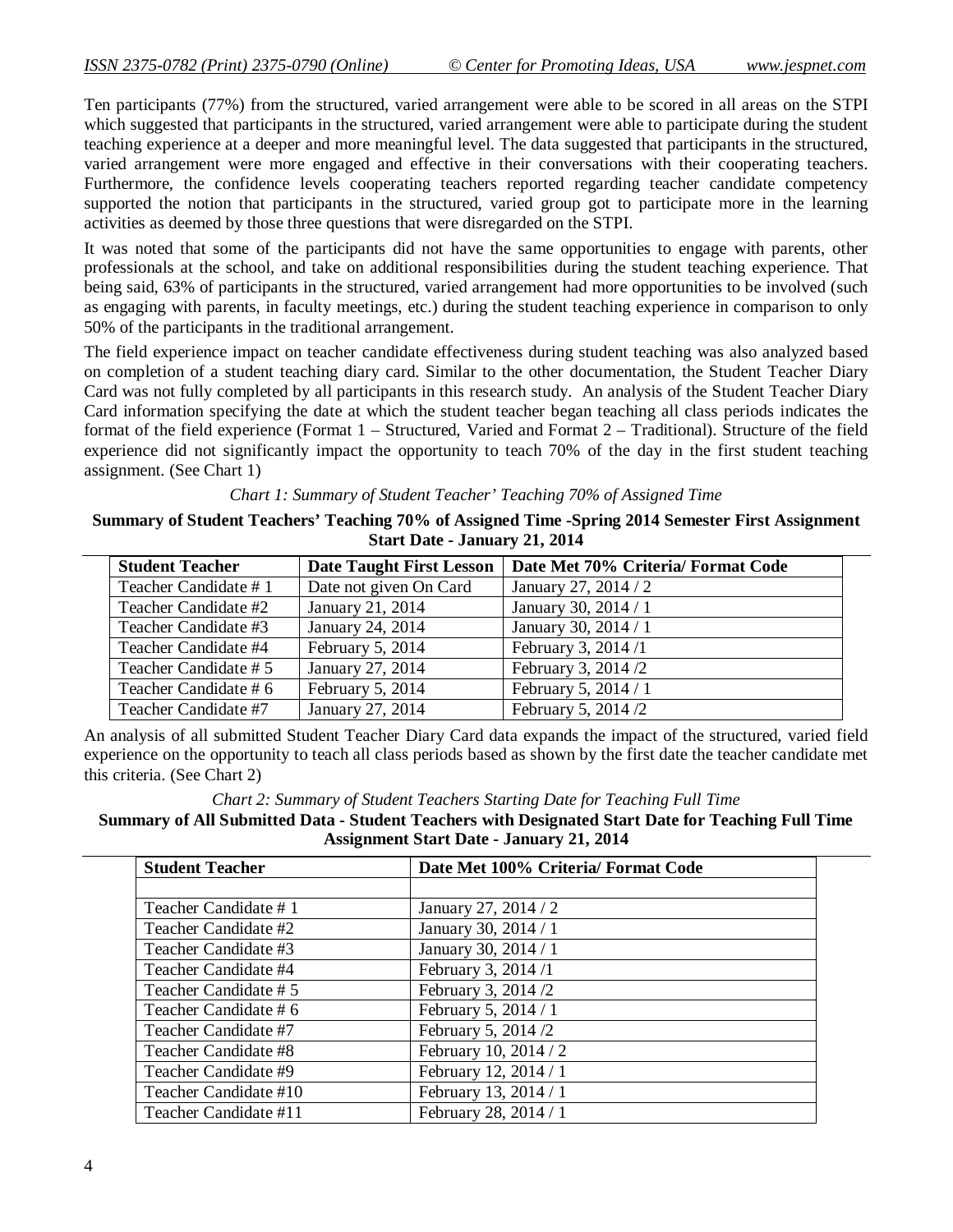Most of the participants in their student teaching experience (89%) in this research study had a second teaching assignment to support a supplemental certificate area. Submitted second student teaching assignment data indicated that none of the student teachers taught all class periods daily or for approximately 70% of the student teaching assignment. This may have been due to state accountability testing which took place during March and April of spring 2014. Although it would have been preferable for the student teachers to be teaching full time, the mentor teachers may have been utilizing the student teachers for small group instruction to support the needs of the campus, thus, impacting the ability of a student teacher to teach all class periods 70% of the student teaching assignment. (See Chart 3)

### *Chart 3: Summary of Student Teachers Teaching Full Time in Second Placement*

### **Summary of Student Teachers Teaching Full Time Assignment 70% of the Class Days Second Placement Start Date – March 17, 2014**

| <b>Student</b><br>'eacher | 100%<br>Date<br>∴ode<br>Criteria/ Format  <br>-Net |
|---------------------------|----------------------------------------------------|
| None                      | None                                               |

An analysis of all submitted Student Teacher Diary Card data expanded the impact of the structured, varied field experience on the opportunity to teach all class periods based on the first date the teacher candidate met this criteria in the student teacher's second placement. Student teachers in the structured, varied field experience were given the opportunity to teach full time earlier than student teachers in the traditional field experience. (See Chart 4)

### *Chart 4: Summary of All Submitted Data for Student Teacher Start Date for*

### **Summary of All Submitted Data - Student Teachers with Designated Start Date for Teaching Full Time Assignment Start Date – March 17, 2014**

| <b>Student Teacher</b> | Date Met 100% Criteria/ Format Code |
|------------------------|-------------------------------------|
| Teacher Candidate #7   | April 3, $2014/2$                   |
| Teacher Candidate # 6  | April 4, 2014 / 1                   |
| Teacher Candidate #10  | April 4, 2014 / 1                   |
| l Teacher Candidate #4 | April 11, 2014 / 1                  |

This data indicated that as student teachers were given more teaching responsibilities during the student teaching assignment, the value of the structured, varied format of field experience became apparent in two areas. The first was in the novice teacher's ability to manage and submit data as requested which is demonstrated by the larger number of structured, varied cohort of Student Teachers submitting *Student Teacher Diary Card* data. This is an important skill for teachers to possess due the continuous demands the educational system placed on reporting and documenting student learning and management functions of a classroom.

## *The Impact of Meaningful Discourse*

The cooperating teachers who mentored the student teachers in this study all received a survey that asked about perceptions they had regarding the level of competence their novice educator possessed. Of the fifty-three (53) surveys that were administered, twenty-nine (29) surveys were returned yielding a 55% response rate. From the survey results, it was noted that 100% of participants in the structured, varied group engaged in meaningful professional dialogue according to questions 7, 8 and 9 on the survey (See attachment D). Moreover, data from the survey and from the Student Teacher Dairy Cards suggested that 95% of participants in the traditional experience group participated in meaningful professional dialogue. Survey results also indicated that the top 10% of scores on the survey came from cooperating teachers who were placed with participants from the structured, varied experience.

Nonetheless, the data suggested participants in the structured, varied group were slightly higher than those participants in the traditional arrangement. This is important to note in regard to the continued focus on accountability, and the need for districts to hire new teachers ready to perform at a high level in the classroom. This is concurrent with research by Darling-Hammond (2006) which stated that "the demands of teachers are increasing and that teachers need not only to be able to keep order and provide useful information to students, but also to be increasingly effective in enabling a diverse group of students to learn ever more complex material" (pp. 300). The ability to have even a slight advantage as a new teacher to the profession is helpful in today's competitive educational environments.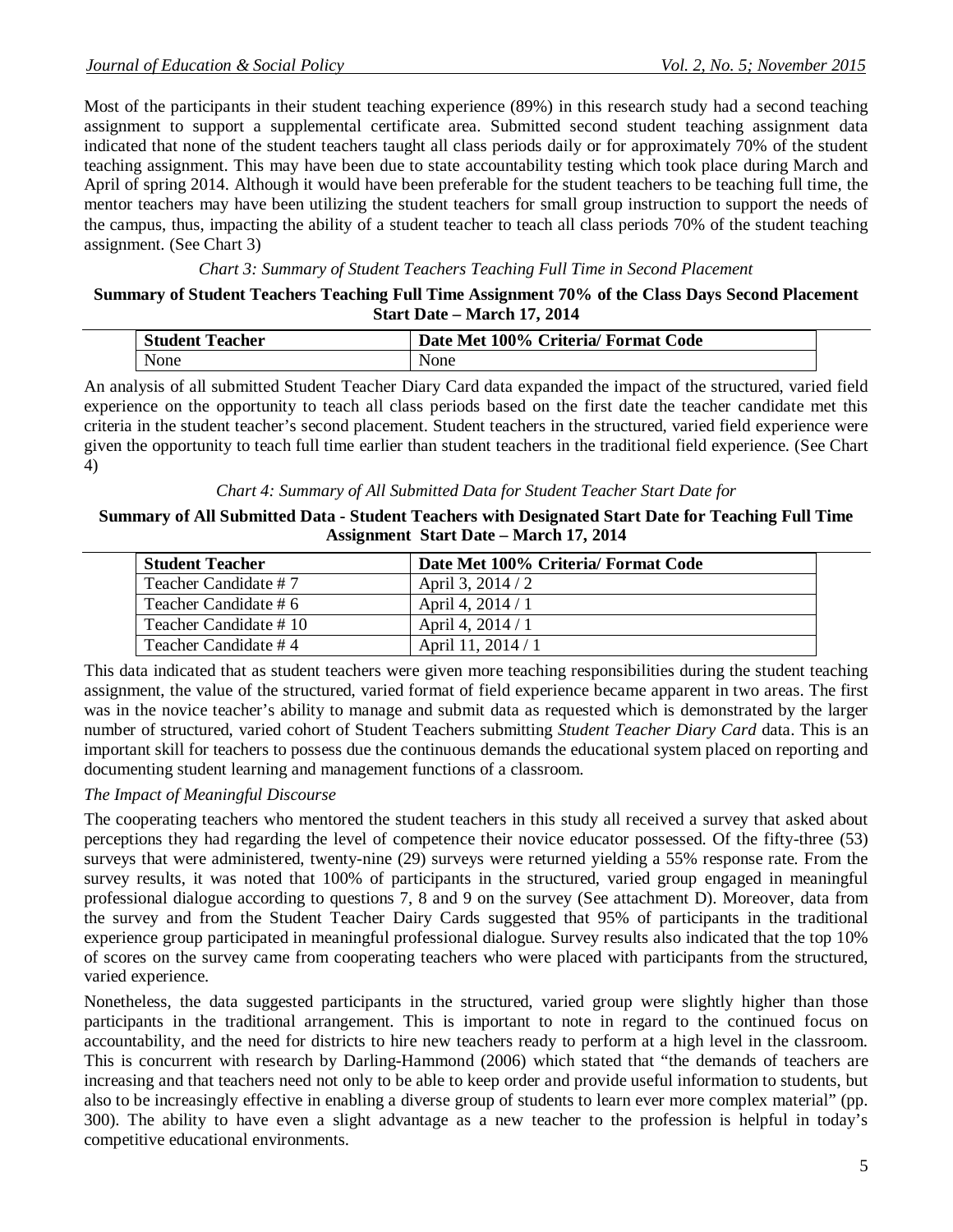## *Factors that Impact a Candidates Choice of Format for Experiential Field Placements*

Qualitative analysis of survey questions revealed that participants in the structured, varied arrangement reflected that they grew and developed at a higher level as a teacher because they had opportunities to experience modeling, lesson preparation and implementation, in addition to working with all the activities of the school day under the guidance of their mentor teachers. Preservice teachers in this group acknowledged the value of collaborative interaction during the field experience component; they stated that it contributed to their growth. Participants believed their mentor teacher was instrumental in helping them develop and refine their pedagogical skills and content area knowledge. "Being involved with my mentor and spending more time with my mentor" was a sentiment that appeared in multiple reflective statements. The participants reported their learning and pedagogical development was strengthened through the collaborative experience. Participants recognized that their mentor teachers invested time and effort to help them to learn more about the daily intricacies of teaching. While participants in the traditional arrangement grew and developed, they did not reflect such high levels of engagement during their field experiences. Their comments tended to focus on surface level topics. Some of their comments included: "I grew because I saw good teaching practices," "I did not have many opportunities to engage with students," or "I only had a few instructional opportunities to think out of the box." This finding is concurrent with what teacher educators and others have stated for years – we must find ways to be ever more present in public schools (Zeichner, 2010; Darling-Hammond, 2006).

A student teacher noted the value of the structured, varied experience "it wasn't just observation it was being a part of a community. My mentor teacher allowed me to experience a new level of field observation. " Additionally, This is evident in one student teacher's comments " this semester has given me many opportunities to take control of the classroom…my mentor always gave me the change to begin the lesson, help the students perform different tasks and even teach my own lesson a number of times. I am glad I had this opportunity."

The structured, varied arrangement allowed candidates to interact with parents, develop rapport; in short experience a variety of encounters before transitioning into the student teaching semester. One participant noted that "[this cohort experience] led me to be an effective communicator."

Another participant voiced the benefit of being actively involved in the daily routines of a teacher through participating in the structured, varied experience;" this experience has helped to see various areas in the teaching field instead of just observing one teacher and one classroom" the participant stated. A third participant echoed the importance and value of the active field experience cohort experience-"I feel less nervous going into student teaching because I was able to see much more in this cohort". Findings from this study indicated that it essential to provide earlier experiential field experiences that allow teacher candidates to engage in the realities of schools prior to the student teaching experience. This was consistent with longstanding research on the value of experiential learning coupled with coursework. It provided teacher candidates opportunities to connect and apply pedagogical concepts; to see "theory into practice" through meaningful field experiences (Hansen-Thomas, Fredrickson, & McMahan, 2015; Zeichener, 2010; Baumgartner, Korerner, & Ruse, 2002; Denton, 1982; Henry, 1983; Ross, Hughes, & Hill, 1981; Sunal, 1980).

It should be noted experiential field experiences are a primary focus area for CAEP. While teacher education programs across the United States use a variety of approaches and methods to enhance the growth and development of preservice teachers, the experiential field experience, coupled with a positive mentoring experience, is one of the major contributing factors in the development of aspiring teachers (McMahan & Piro, 2013).

Data within this study indicated that structured, varied experiential learning experiences were impactful in terms of both adding to the participants' depth of knowledge and providing meaningful opportunities for participants. Cooperating teachers felt the competence level of their novice educator developed to a degree where they felt comfortable giving them a greater sphere of influence in the classroom.

Boyd, Lankford, Loeb, Rockoff, and Wyckoff (2008) implied that when teacher candidates participate in field experiences that are related to future teaching positions and have closely aligned feedback from cooperating teachers and mentors, the entire experience is highly advantageous. Nonetheless, this study suggested that those teacher candidates who have more experiences in a structured classroom environment prior to student teaching are more apt to engage in deeper conversations and have more meaningful experiences once they do enter the student teaching semester.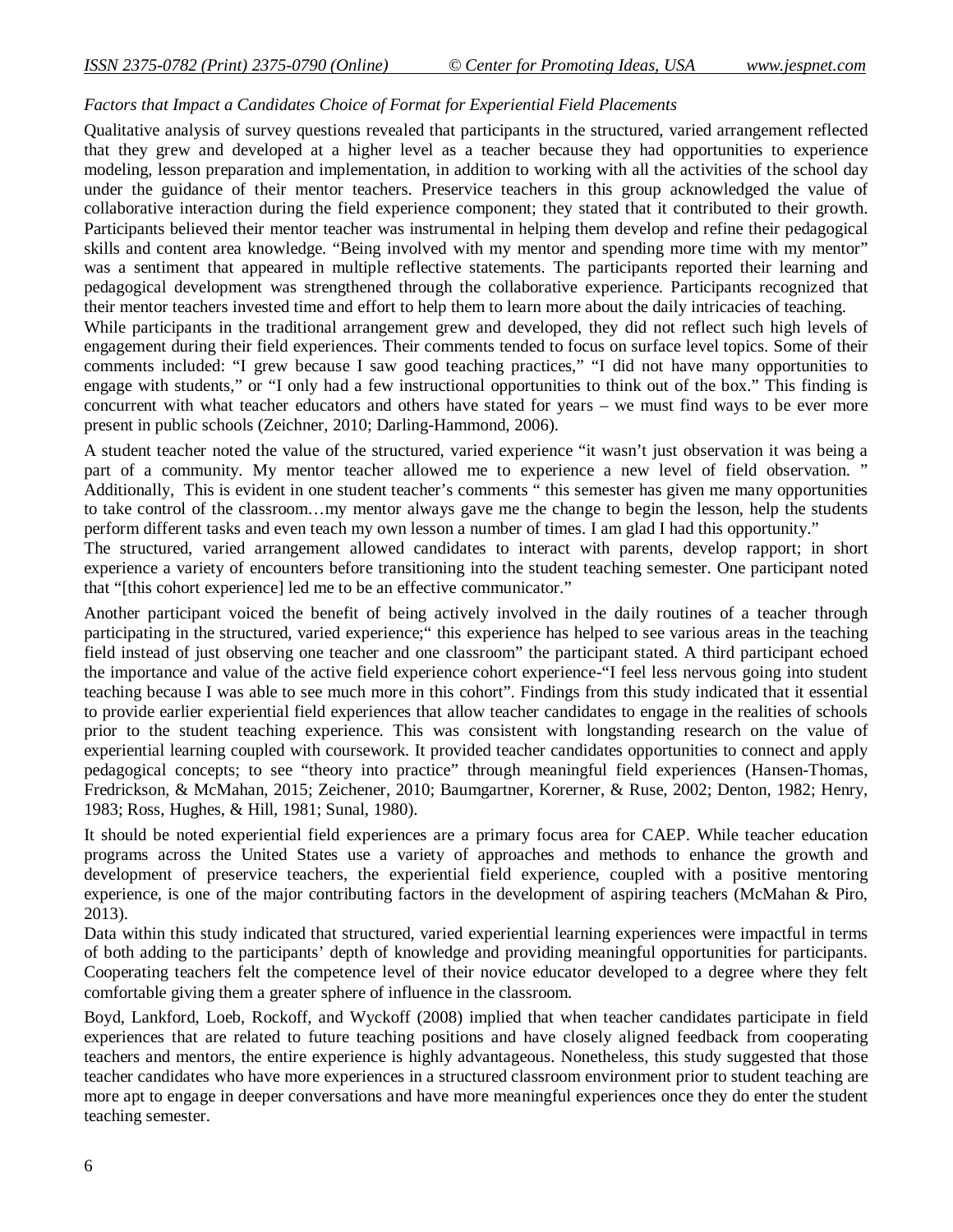# *Limitations*

This study did not seek to find out hire rates for participants who were in the structured, varied or traditional arrangement; however, data received by the researcher regarding those candidates who were employed by July 1, 2014 stated that participants who engaged in the structured, varied arrangement were hired at higher rates (76%) than those who participated in the traditional arrangement (47%).

# *Conclusion*

Field experiences provide pivotal learning opportunities for preservice teachers to develop as professionals. It is especially important not to orchestrate rich field experience opportunities that focus solely on exposing preservice teachers to the complex dynamics of teaching, but to also deliberately ensure that to the greatest degree possible, opportunities within the classroom are systematically crafted to enhance preservice teacher growth and development. By doing so, preservice teachers may become more effective as they begin their careers in education. Low student achievement, high drop-out rates, and teacher attrition make it important that teacher education programs continue to improve preservice teachers' experiential learning experiences to meet the demands of teaching in diverse  $21<sup>st</sup>$  century schools (Grable, Hunt, Kiehle, 2009).

Moreover, this study contributes to the body of research on teacher knowledge by identifying those aspects of "learning, social and cultural contexts, and teaching" that need further understanding to help preservice teachers improve their practice (Darling-Hammond, 2006). In particular, the findings of this study may help to structure better experiential field experiences for preservice teachers and to adjust the curriculum and its pacing to foster the preparation of quality teachers for a diverse student population.

# *References*

- Baumgartner, F., Korerner, M., & Ruse, F. (2002). Exploring roles in student teaching placements. *Teacher Education Quarterly, 29*, 35-58.
- Blue Ribbon Panel on Clinical Preparation and Partnerships for Improved Student Learning. (2010). *Transforming teacher education through clinical practice: A national strategy to prepare effective teachers.* Washing, DC: National Council for Accreditation of Teacher Education. Retrieved from http://www.ncate. org/Public/Publications/TransofmringTeacherEducation/tabid/737/Default. aspx.
- Boyd, D., Lankford, H., Loeb, S. Rockoff, J., & Wyckoff, J. (2008).The narrow gap in New York City teacher qualifications and its implications for student achievement on high-povertyschools. *Journal of Policy Analysis and Management, 27*(4), 793-818.
- CAEP. (n. d.). CAEP 2013 Standards for accreditation of educator preparation. Retrieved from http://caepnet.org/accreditation/standards/
- Clark, C. M., & Peterson, P. L. (1986).Teachers' thought processes. In M. C.
- Wittrock (Ed.), *Handbook of research on teaching* (3rd ed., pp. 255-296). New
- York: Macmillan.
- Darling-Hammond, L. (2006).Constructing 21<sup>st</sup> century teacher education. Journal of Teacher Education, 57(3), 300-314.
- Darling-Hammond, L. (2010).*Evaluating teacher effectiveness: How teacher performance assessments can measure and improve teaching.* Washington, DC: Center for American Progress. Retrieved from http://www.americanprogress.org/issues/2010/pdf/teacher\_effectiveness.pdf
- Denton, J. J. (1982). Early field experience influence on performance in subsequent coursework. *Journal of Teacher Education, 33*(2), 19-23.
- Edwards, J. (1996, November). A dose of reality for future teachers. *Educational Leadership*, *54*, 56-57.
- Hansen-Thomas, H., Fredrickson, R.R. & McMahan, S**.** (2015). Experiential learning activities to promote higher education for At-Risk K-12 students. *The International Journal of Education and Social Science, 2*(4), 117-121.
- Hanuscin, D., & Musikul, K. (2007). Schools in for summer: An alternative field experience for elementary science methods students. *Journal of Elementary Science Education, 19*(1), 57-68.
- Henry, M. (1983). The effect of increased exploratory field experiences upon the perceptions and performance of student teachers. *Action in Teacher Education, 5*(1-2), 66-70.